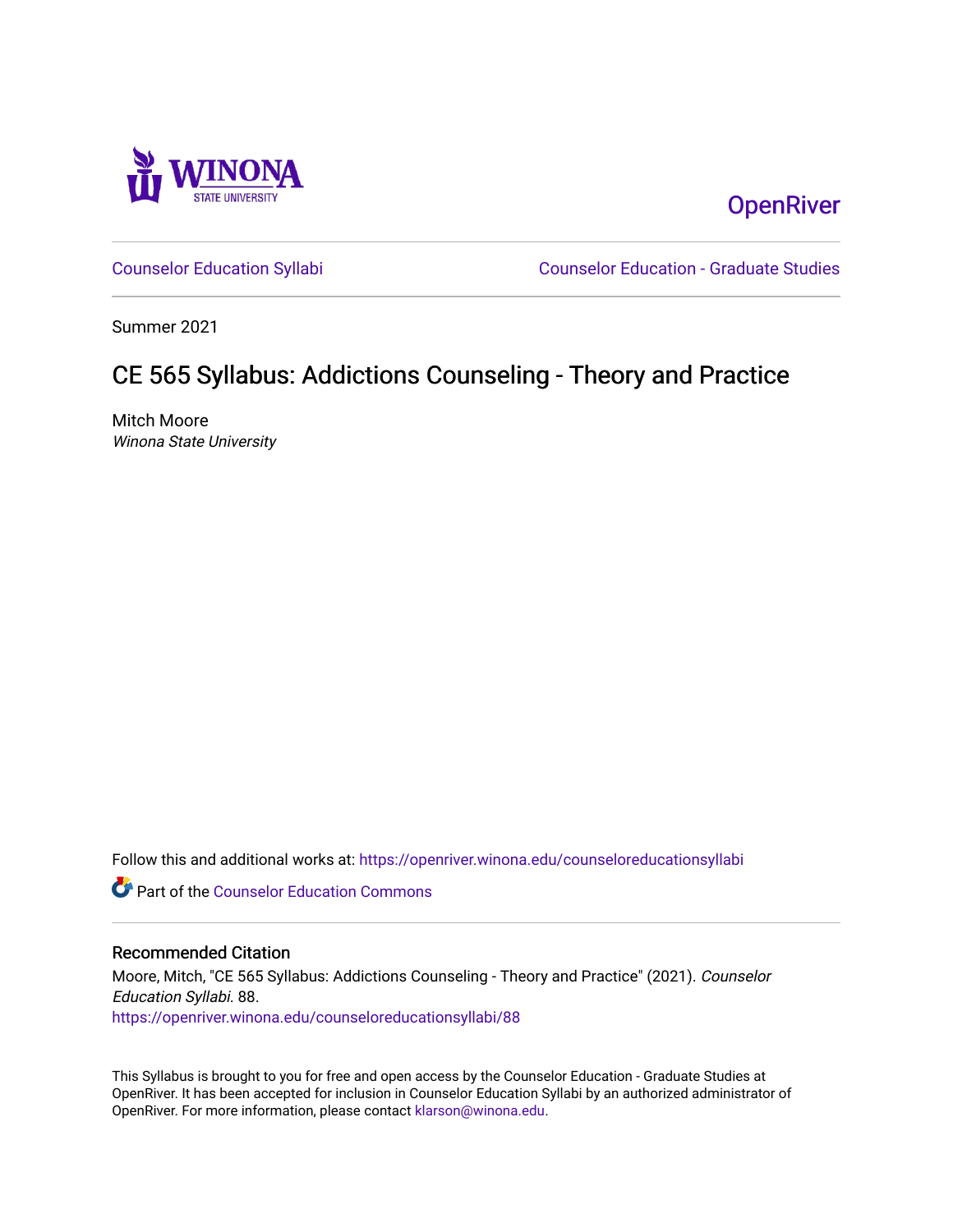



#### **WINONA STATE UNIVERSITY COLLEGE OF EDUCATION—COUNSELOR EDUCATION DEPARTMENT Summer Session – 2021 Monday, May 10 through Friday, August 6, 2021 CE 565 - Addiction Counseling: Theory and Practice (4 semester credits)**

**Faculty Name:** Mitch Moore, PhD, MS, LADC-S **ID**: 000405 **Office:** 400 S. Bdwy, Suite 300, Rochester, MN 55904 **Office Hours:** By appointment **Contact Information:** MMoore@winona.edu **Office:** (507) 529-6118 or **Cell:** (507) 951-3399

#### **SHORT FACULTY BIO**

I am a straight, gender male (gender pronouns he/his/him), GLBT ally, licensed alcohol and drug counselor (MN license #300769), and certified prevention professional in the state of Minnesota, and I have worked in the chemical dependency field since 1988. I have a doctorate degree in Adult Education from the University of Minnesota, and a MS in Counselor Education (1991), and BS degrees in Psychology and Political Science (1987), from Winona State University. I retired in 2012 from the Federal Prison System as a drug treatment specialist where I developed and facilitated drug abuse programs for adult female and male offenders.

# **COURSE DESCRIPTION**

This course provides students with an overview of various theoretical orientations, models, and methods for delivering client education and treatment from both and individual and group perspectives. Students will be introduced to evidenced-based treatment approaches, including motivational interviewing/ enhancement therapy, cognitive-behavioral approaches, and 12-Step facilitation, and others. Working with clients in crisis and with co-occurring disorders will be emphasized. Grade only.

# **REQUIRED TEXT**

- Walters, S. T. & Rotgers, F. (2012). Treating Substance Abuse, 3rd Edition, Theory and Technique. New York: Guilford Press. ISBN: 978-1-4625-1351-2.
- DeSanto, P. (2013, January). *Effective Addiction Treatment: The Minnesota Alternative*. Spring Lake Park, MN: Minnesota Alternatives, LLC. ISBN; 978-1-4783-3243-5.

Course readings as assigned (see D2L).

# **SUGGEST TEXT**

- Baird, B. N. (2014). The Internship, Practicum, & Field Placement Handbook: A Guide for the Helping Professions,  $\vec{\lambda}^h$  Ed. New York: Pearson. ISBN-13: 978-0-205-95965-5
- Bowen, S. Chawla, N., & Marlatt, G. A. (2010). Mindfulness-Based Relapse Prevention for Addictive Behaviors: A Clinician's Guide. New York: The Guilford Press. ISBN 978-1-60623-987-2
- Boren, J. J., Simon Oken, L., & Carroll, K. M. (2000). Approaches to Drug Abuse Counseling, Publication #00-4151. Bethesda, MD: U.S. Department of Health and Human Services, National Institutes of Health, National Institute on Drug Abuse. Available for free download at: http://archives.drugabuse.gov/pdf/ADAC/ApproachestoDACounseling.pdf
- Hayes, S. C. & Levin, M. E. (eds.) (2012). Mindfulness & Acceptance for Addictive Behaviors. Oakland, CA: New Harbinger Publications (Context Press). ISBN: 978-1-60882-216-4
- Miller, W. R. & Rollnick, S. (2013). *Motivational Interviewing: Helping People Change, 3<sup>rd</sup>.* New York: The Guilford Press. ISBN: 978-1-60918-227-4.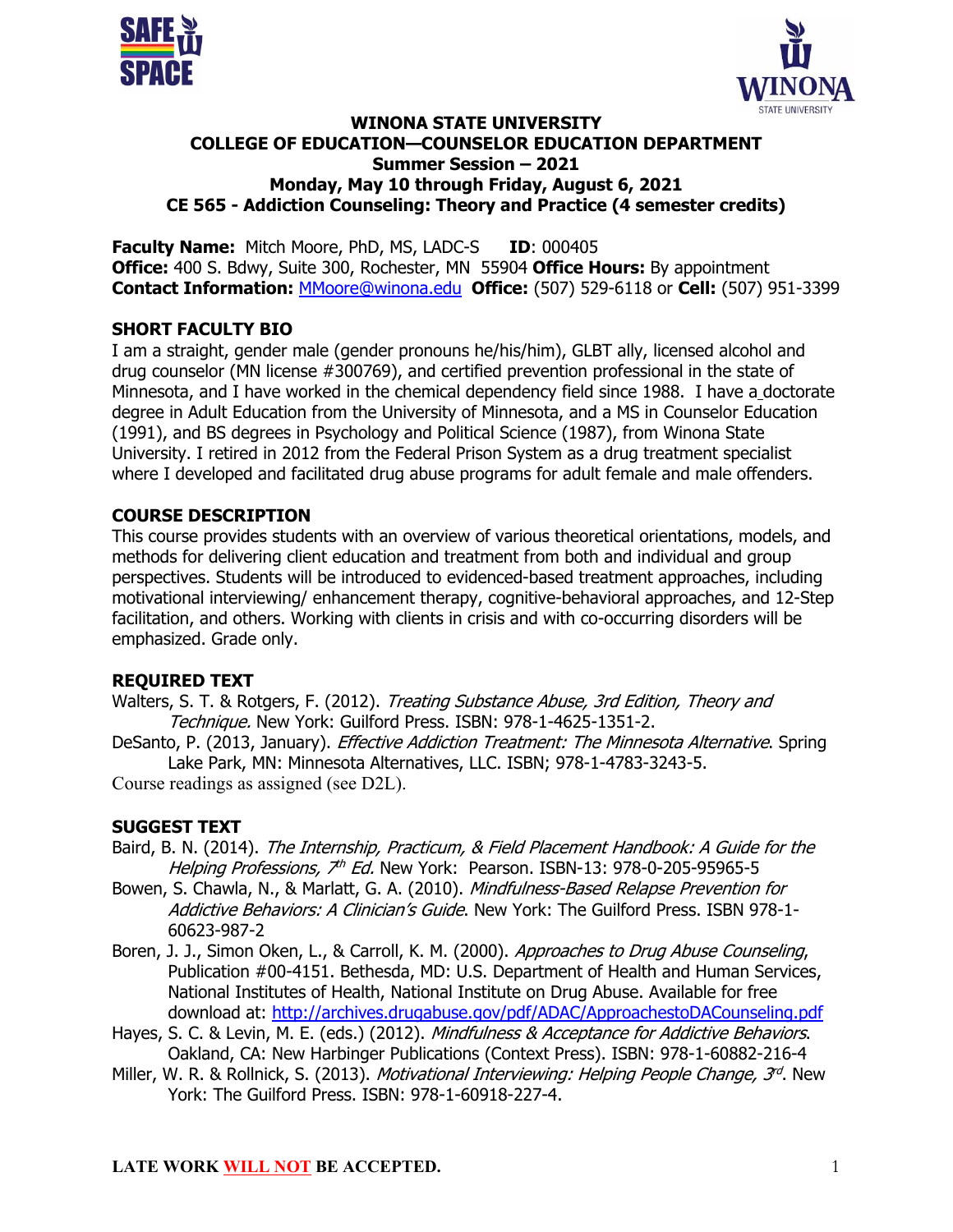



- Perkinson, R. R. (2012). *Chemical Dependency Counseling: A Practical Guide, 4th Ed.* Thousand Oaks, CA: Sage Publications, Inc. ISBN-13: 978-1-4129-7921-4. This comprehensive text is highly recommended and is an exceptional resource for all of the ACCP courses!
- Substance Abuse and Mental Health Services Administration (SAMHSA), Treatment Improvement Protocol (TIP) series. Available for free download at: http://store.samhsa.gov/list/series?name=TIP-Series-Treatment-Improvement-Protocols-TIPS- and Technical Assistance Publication (TAP) series: http://store.samhsa.gov/list/series?name=Technical-Assistance-Publications-TAPs
- Yalisove, D. (2010). *Developing Clinical Skills for Substance Abuse Counseling*. Alexandria, VA: American Counseling Association. ISBN 978-1-55620-307-7.

# **Motivational Interviewing Resources**

- § A Brief Guide to Motivational Interviewing: http://www.psychmap.org/uploads/Motivational%20Interviewing%20brief%20guide.pdf
- § Motivational Interviewing Strategies and Techniques: Rationales and Examples: http://www.nova.edu/gsc/forms/mi\_rationale\_techniques.pdf
- § Using Motivational Interviewing in SMART Recovery: http://www.smartrecovery.org/resources/UsingMIinSR.pdf

#### **Writing Guides**

- Publication Manual of the American Psychological Association, 7th ed. (2020). Washington, DC: APA. ISBN: 978-1-4338-3217-8 **-OR-**
- Schwartz, B. M., Landrum, R. E., & Gurung, R. A. (2021). An Easy Guide to APA Style, 4<sup>th</sup> ed. Washington, DC: Sage Publishing. ISBN: 978-1-5443-2372-5

# **LEARNING OBJECTIVES**

Student will be able to:

- Identify and have a working familiarity with predominant addictions counseling theories and evidence-based practices in use in the treatment of addictions today.
- Comprehend and articulate the operation of an addiction counseling center/treatment facility and how it serves its clients and the community.
- Begin developing effective individual and group counseling skills.
- Present on various theoretical approaches to addictions counseling.
- Conceptualize and present a personal theory and practice model for addictions counseling through the development of a personal theory and practice paper.

# **LADC AND CACREP REQUIREMENTS**

# **Minnesota Licensed Alcohol and Drug Counselor Education Requirements**

Minnesota Statutes, Section 148F.025, Subdivision 2. Education requirements for licensure. An applicant for licensure must submit evidence satisfactory to the board that the applicant has: (2) received 18 semester credits or 270 clock hours of academic course work and 880 clock hours of supervised alcohol and drug counseling practicum from an accredited school or education program. The course work and practicum do not have to be part of the bachelor's degree earned under clause (1). The academic course work must be in the following areas:

(i) an overview of the transdisciplinary foundations of alcohol and drug counseling, including theories of chemical dependency, the continuum of care, and the process of change; (v) cooccurring disorders; and (vi) the core functions defined in section 148F.01, subdivision 10.

# **Section 148F.01, Subdivision 9. Competence.**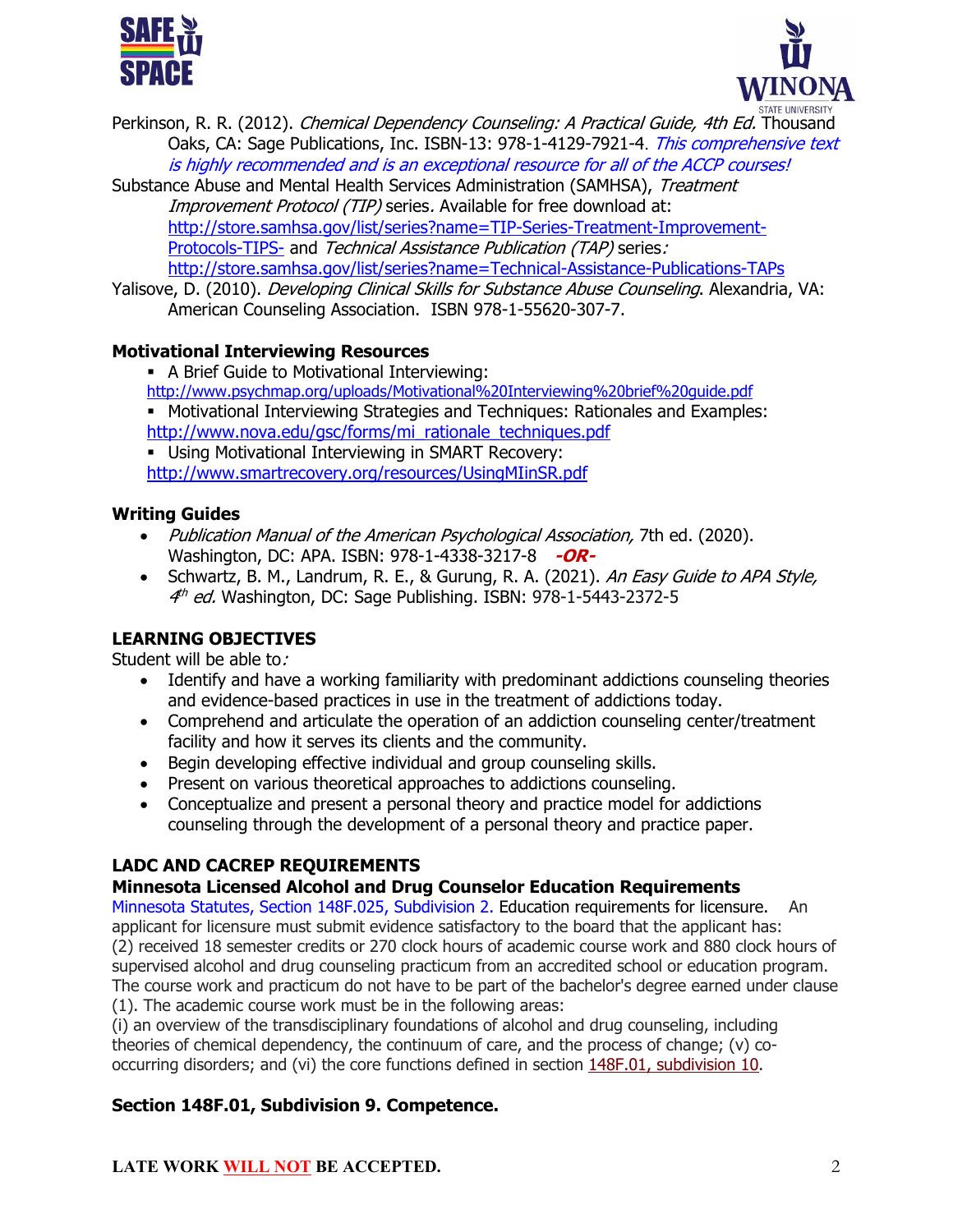



"Competence" means the ability to provide services within the practice of alcohol and drug counseling as defined in subdivision 18, that:

(1) are rendered with reasonable skill and safety; (2) meet minimum standards of acceptable and prevailing practice as described in section 148F.12; and (3) take into account human diversity.

# **Section 148F.01, Subdivision 10. Core functions.**

"Core functions" means the following services provided in alcohol and drug treatment:

(6) "counseling" means the utilization of special skills to assist individuals, families, or groups in achieving objectives through exploration of a problem and its ramifications; examination of attitudes and feelings; consideration of alternative solutions; and decision making;

(8) "crisis intervention" means those services which respond to an alcohol or other drug user's needs during acute emotional or physical distress;

(9) "client education" means the provision of information to clients who are receiving or seeking counseling concerning alcohol and other drug abuse and the available services and resources;

# **Section 148F.01, Subdivision 18**. **Practice of alcohol and drug counseling.**

"Practice of alcohol and drug counseling" means the observation, description, evaluation, interpretation, and modification of human behavior by the application of core functions as it relates to the harmful or pathological use or abuse of alcohol or other drugs. The practice of alcohol and drug counseling includes, but is not limited to, the following activities, regardless of whether the counselor receives compensation for the activities:

(1) assisting clients who use alcohol or drugs, evaluating that use, and recognizing dependency if it exists;

(2) assisting clients with alcohol or other drug problems to gain insight and motivation aimed at resolving those problems;

(3) providing experienced professional guidance, assistance, and support for the client's efforts to develop and maintain a responsible functional lifestyle; and

(7) alcohol and other drug abuse education for clients.

#### **Section 148F.01, Subdivision 19. Practice foundation.**

"Practice foundation" means that an alcohol and drug counseling service or continuing education activity is based upon observations, methods, procedures, or theories that are generally accepted by the professional community in alcohol and drug counseling.

#### **Council for Accreditation of Counseling and Related Educational Programs (CACREP) Related Standards (2009 draft):**

c. 1. Knows the principles of addiction education, prevention, intervention, and consultation.

c. 2. Knows the models of treatment, prevention, recovery, relapse prevention, and continuing care for addictive disorders and related problems.

c.3. Recognizes the importance of family, social networks, and community systems in the treatment and recovery process.

c. 4. Understands the role of spirituality in the addiction recovery process.

c. 5. Knows a variety of helping strategies for reducing the negative effects of substance use, abuse, dependence, and addictive disorders.

c. 8. Understands the principles of intervention for persons with addictions during times of crises, disasters, and other trauma-causing events.

d. 5. Demonstrates the ability to provide counseling and education about addictive disorders to families and others who are affected by clients with addictions.

h.4. Helps clients identify the effects of addiction on life problems and the effects of continued harmful use or abuse.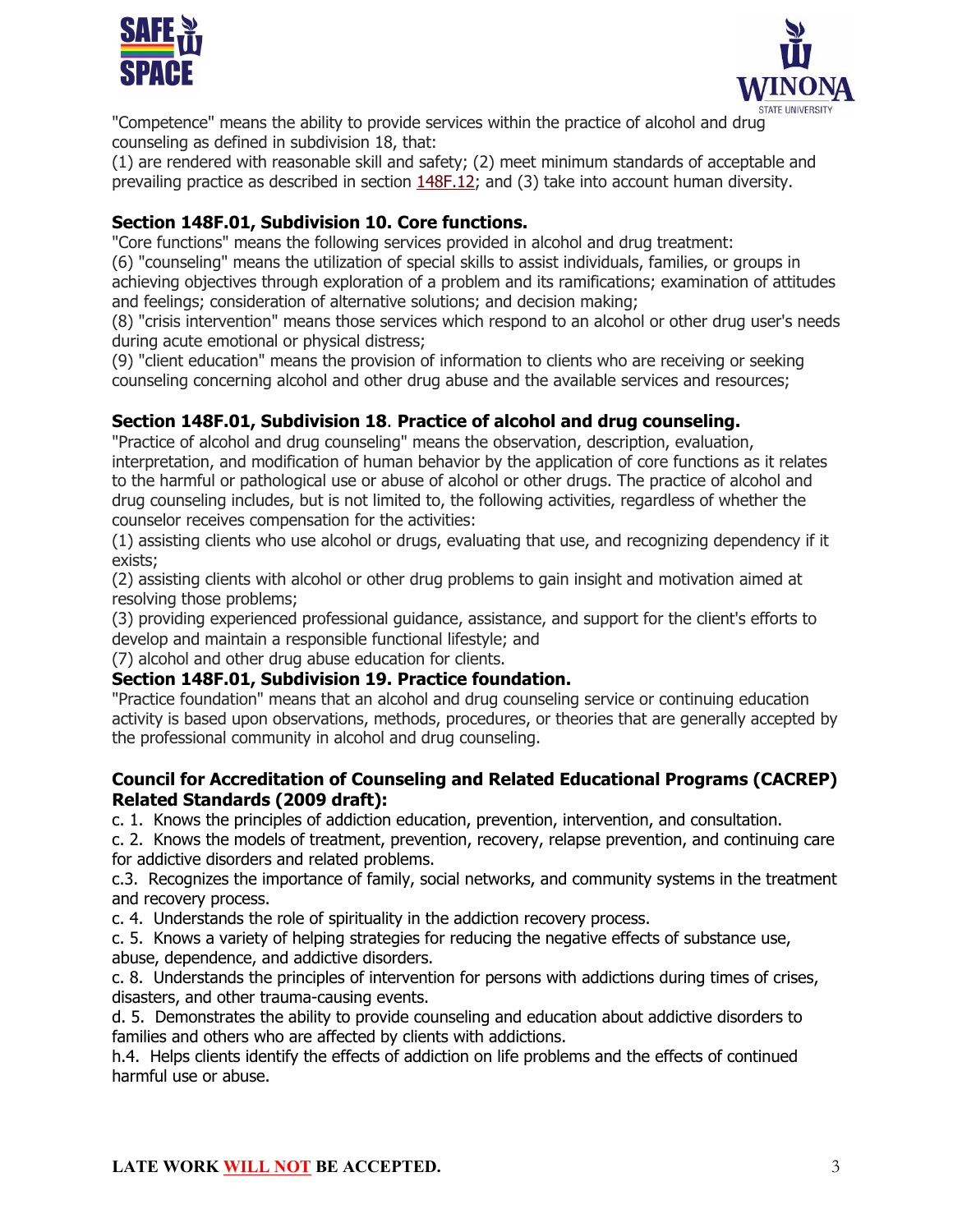



# **COURSE REQUIREMENTS**

| #              | <b>Assignment</b><br>See: TENTATIVE COURSE SCHEDULE below for details!                                                 | <b>Assignment Due</b><br><b>Dates</b> | <b>Points</b><br><b>Possible</b> |  |  |
|----------------|------------------------------------------------------------------------------------------------------------------------|---------------------------------------|----------------------------------|--|--|
|                | Mandated Reporter Online Training                                                                                      | Monday, 5/17/21                       | 25                               |  |  |
| 2              | Addictions counseling theory & application project                                                                     | Monday, 6/14/21                       | 75                               |  |  |
| $\overline{3}$ | Field experience at an addictions counseling facility & interview with LADC;<br>written report of experience required. | Monday, 7/12/21                       | 150                              |  |  |
| $\overline{4}$ | Integrative personal theory & practice of addictions counseling paper                                                  | Monday, 8/2/21                        | 150                              |  |  |
|                | 9 Quizzes, 20 pts each (Quizzes 4 & 5 worth 30 pts each)                                                               | (see below)                           | 200                              |  |  |
|                | NOTE: ALL assignments must be completed to satisfactorily complete this course!                                        |                                       |                                  |  |  |
|                |                                                                                                                        | $TOTAL =$                             | 600                              |  |  |

# **TENTATIVE COURSE SCHEDULE**

| <b>Week of</b>          | <b>Topics &amp; Assignments</b>                                                             |  |  |  |  |  |  |
|-------------------------|---------------------------------------------------------------------------------------------|--|--|--|--|--|--|
| 1.                      | <b>Read:</b> Walters & Rotgers' Treating Substance Abuse (TSA): Theory & Technique, 3rd Ed. |  |  |  |  |  |  |
| $5/10-14$               | Chapters 1, 2, & 3, Motivation, Motivational Interviewing & Behavioral Economics            |  |  |  |  |  |  |
|                         | Quiz #1, 20 pts, due Friday, 5/15/20, 11:59 pm.                                             |  |  |  |  |  |  |
|                         | Assignment #1, 25 pts, due to Assignments by Monday, 5/17/21, 11:59 PM.                     |  |  |  |  |  |  |
| $\overline{\mathbf{2}}$ | Read: TSA, Chapters 4, 5 & 6, Contingency Management, CBT & Behavioral Treatment            |  |  |  |  |  |  |
| $5/17 - 21$             | Quiz #2, 20 pts, due Friday, 5/21/21, 11:59 pm.                                             |  |  |  |  |  |  |
| 3                       | Read: DeSanto P. (2013). Effective Addiction Treatment: The Minnesota Alternative (EAT).    |  |  |  |  |  |  |
| $5/24-28$               | Spring Lake Park, MN: Minnesota Alternatives, LLC. Chapters 1, 2, & 3                       |  |  |  |  |  |  |
|                         | <b>Special Topic Area: Contextual CBT and ACT</b>                                           |  |  |  |  |  |  |
| $\overline{\mathbf{4}}$ | Read: TSA, Chapters 7 & 8, 12 Step Approach                                                 |  |  |  |  |  |  |
| $6/1 - 4$               | <b>Special Topic Area: Organizational Readiness for Change</b>                              |  |  |  |  |  |  |
|                         |                                                                                             |  |  |  |  |  |  |
| 5                       | Quiz #3, 20 pts, due Friday, 6/4/21, 11:59 pm. Happy Memorial Day!                          |  |  |  |  |  |  |
| $6/7 - 11$              | <b>Read: EAT, Chapters 4 &amp; 5 Special Topic Area: Group Counseling</b>                   |  |  |  |  |  |  |
| 6                       | Assignment #2, 75 pts, due to Assignments by Monday, 6/14/21, 11:59 PM.                     |  |  |  |  |  |  |
|                         | Read: EAT, Chapters 6 Special Topic Area: Individual Counseling                             |  |  |  |  |  |  |
| $6/14 - 18$             | Quiz #4, 30 pts, due Friday, 6/18/21, 11:59 pm.                                             |  |  |  |  |  |  |
| $\overline{\mathbf{z}}$ | Read: TSA, Chapters 9 & 10, Family Therapy Approaches Special Topic Area: Spirituality      |  |  |  |  |  |  |
| $6/21 - 25$             | Quiz #5, 30 pts, due Friday, 6/25/21, 11:59 pm.                                             |  |  |  |  |  |  |
| 8                       | Read: EAT, Chapters 7 & 8 Special Topic Area: Crisis Intervention & Management              |  |  |  |  |  |  |
| $6/28-7/2$              |                                                                                             |  |  |  |  |  |  |
| $\boldsymbol{9}$        | <b>Special Topic Area:</b> Approaches to Relapse Prevention & Recovery Maintenance          |  |  |  |  |  |  |
| $7/6 - 9$               | Assignment #3, 150 points, due to Assignments by Monday, 7/12/21, 11:59 PM.                 |  |  |  |  |  |  |
|                         | Happy 4 <sup>th</sup> of July!                                                              |  |  |  |  |  |  |
| 10                      | Read: TSA, Chapters 11, 12 & 13, Integrating Therapy & Pharmacotherapy & Primary Care       |  |  |  |  |  |  |
| $7/12 - 16$             | <b>Special Topic Areas: Technology Assisted Care for SUDs</b>                               |  |  |  |  |  |  |
|                         | Quiz #6, 20 pts, due Friday, 7/16/21, 11:59 pm.                                             |  |  |  |  |  |  |
| 11                      | Read: EAT, Chapters 9 & 10 Special Topic Area: Harm Reduction Approaches & HIV/AIDS         |  |  |  |  |  |  |
| $7/19 - 23$             | Quiz #7, 20 pts, due Friday, 7/23/21, 11:59 pm.                                             |  |  |  |  |  |  |
| 12                      | Read: TSA, Chapters 14 & 15, Integrating Approaches & Case Management                       |  |  |  |  |  |  |
| $7/26 - 30$             | <b>Special Topic Areas: Referral and Consultation</b>                                       |  |  |  |  |  |  |
|                         | Assignment #4, 150 points, due to Assignments by Monday, 8/2/21, 11:59 PM.                  |  |  |  |  |  |  |
| 13 &                    | Read: The Internship, Practicum, & Field Placement Handbook (IPFPH), Ch. 5-                 |  |  |  |  |  |  |
| 14                      | Supervision Special Topic Areas: Trauma-Informed Approaches and Clinical Supervision        |  |  |  |  |  |  |
| $8/2 - 6$               | Quiz #8, 20 pts, due Friday, 8/6/21, 11:59 pm.                                              |  |  |  |  |  |  |
|                         | Quiz #9, 20 pts, due Friday, 8/6/21, 11:59 pm.                                              |  |  |  |  |  |  |
|                         | <b>Optional Clinical Practice Exercise-Clinical Supervision Plan</b>                        |  |  |  |  |  |  |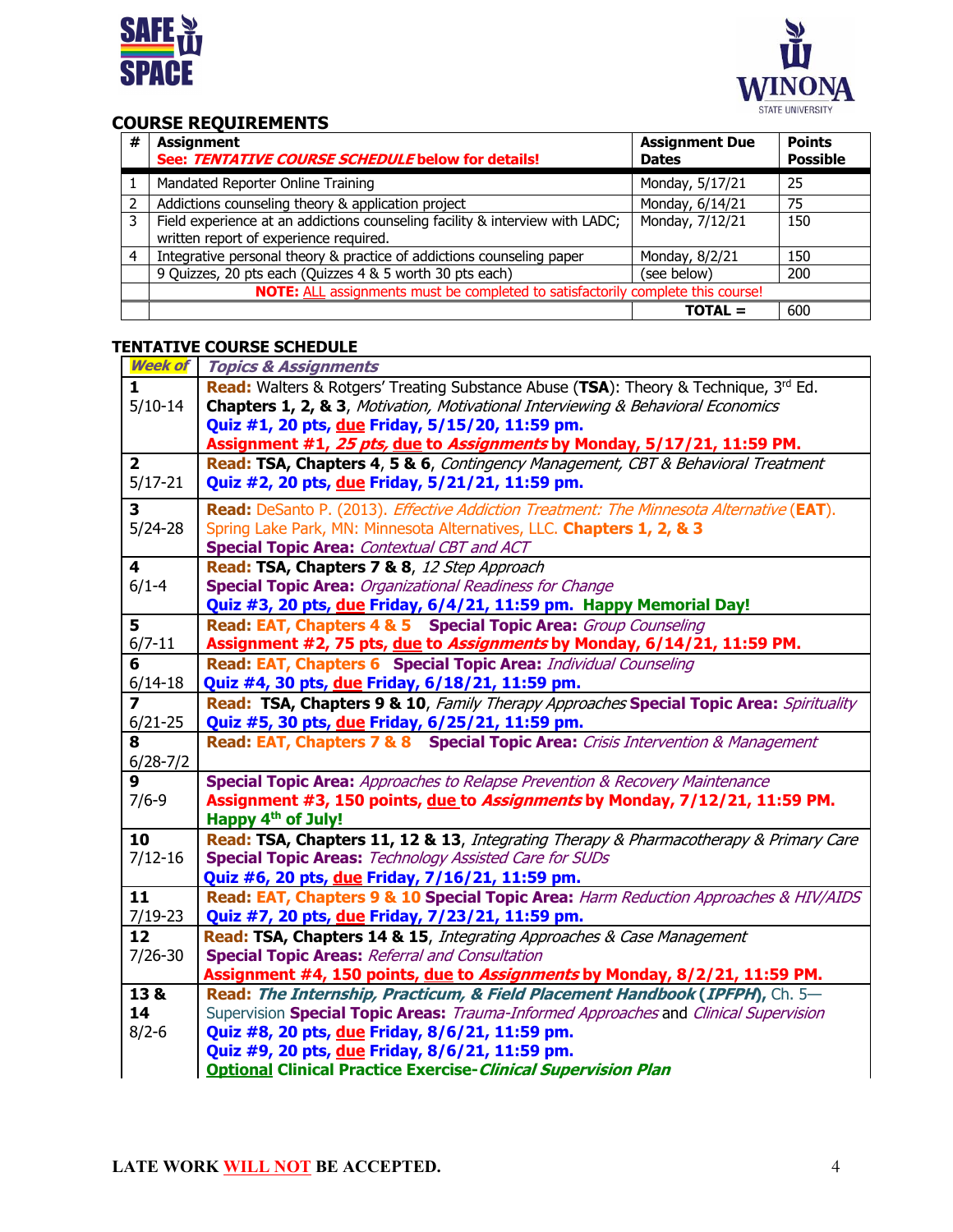



#### **GRADE SCALE**

| <b>Percentage</b> | <b>Points</b> | Grade | Percentage | <b>Points</b> | Grade |
|-------------------|---------------|-------|------------|---------------|-------|
| 100-93%           | 600-558       |       | 92-86%:    | 557-516       | B     |
| 85-79%:           | 515-474       |       | 78-72%     | 473-432       |       |

#### **ASSIGNMENTS Get Started Early! NOTE: All assignments must be completed students cannot self-select (i.e., "pick-&-choose") which assignments to complete; all assignments are required for a passing grade!**

**1. Mandated Reporter Online Training** (25 PTS.), **due** by Monday, 5/17/21, by 11:59 PM. **DIRECTIONS:** Click on http://registrations.dhs.state.mn.us/WebManRpt/, scroll down, and click **Continue**. Follow the directions—very straight-forward. After successfully completing the training you will receive a **certificate of completion** you can print. **Write your name and date on the certificate, scan it, and submit it to the course Dropbox as proof of course completion.**

Here is the link for the *optional* child mandated reporter component:

http://www.dhs.state.mn.us/media/flash/Training%20modules%20on%20guidelines%20for%2 0mandated%20reporting/public9.htm

P.S.—for you Wisconsinites, here's their training (it does not substitute for this assignment!): Wisconsin Mandated Reporting website: http://wcwpds.wisc.edu/mandatedreporter/

**2. Addictions counseling theory & application project** (75 PTS.), **due** Monday, 6/14/21,

by 11:59 PM. Each student will select an addictions counseling approach to research—both the theory and practice (application)—and prepare a recorded PowerPoint (PPT) presentation (or similar platform, such as Prezi). Depending on your level of technical expertise, your PPT presentation can either be a simple narrated PPT presentation (Easy: go to "File" dropdown tab, click on "New Presentation," then click on the "Slide Show" tab, and then on the "Record Slide Show" icon. I believe most students start recording from "current slide" and do each slide separately, but you can experiment.) Or, it can be a video PPT presentation (a recorded video of you giving your PPT presentation). For your PPT presentation, you need to utilize and reference at least 3 additional references (*Wikipedia or other similar sources are NOT* acceptable)**.** Your research will culminate with a recorded (narrated) PPT presentation highlighting key components of the theory & its application. *Make sure to do a trial run to* ensure the volume is audible before doing your full recording!

**Grading Rubric:** Your research process and PowerPoint &/or video presentations included:

- Literature review of the history & theoretical foundations (**15 pts**),
- Key components (**15 pts**),
- Basic techniques and application (**15 pts**),
- Both efficacy & limitations of the approach (**15 pts**),
- Student spoke clearly, was easy to understand, had a good 'public' presence, and demonstrated command of the material (**15 pts**).

# **Total = 75 points**

**Potential topic/resources** (These are just ideas, and I'd be happy to loan them out!)**:**

- Abel, N. J. & O'Brien, J. M. (2015). Treating Addictions with EMDR Therapy and the Stages of Change. New York: Springer Publishing Company. ISBN: 978-0-8261-9856-3
- <sup>■</sup> Bowen, S., Chawla, N., and Marlatt, G. A. (2011). Mindfulness-Based Relapse Prevention for Addictive Behaviors: A Clinician's Guide. New York: The Guilford Press. ISBN: 978-1-60623-987-2.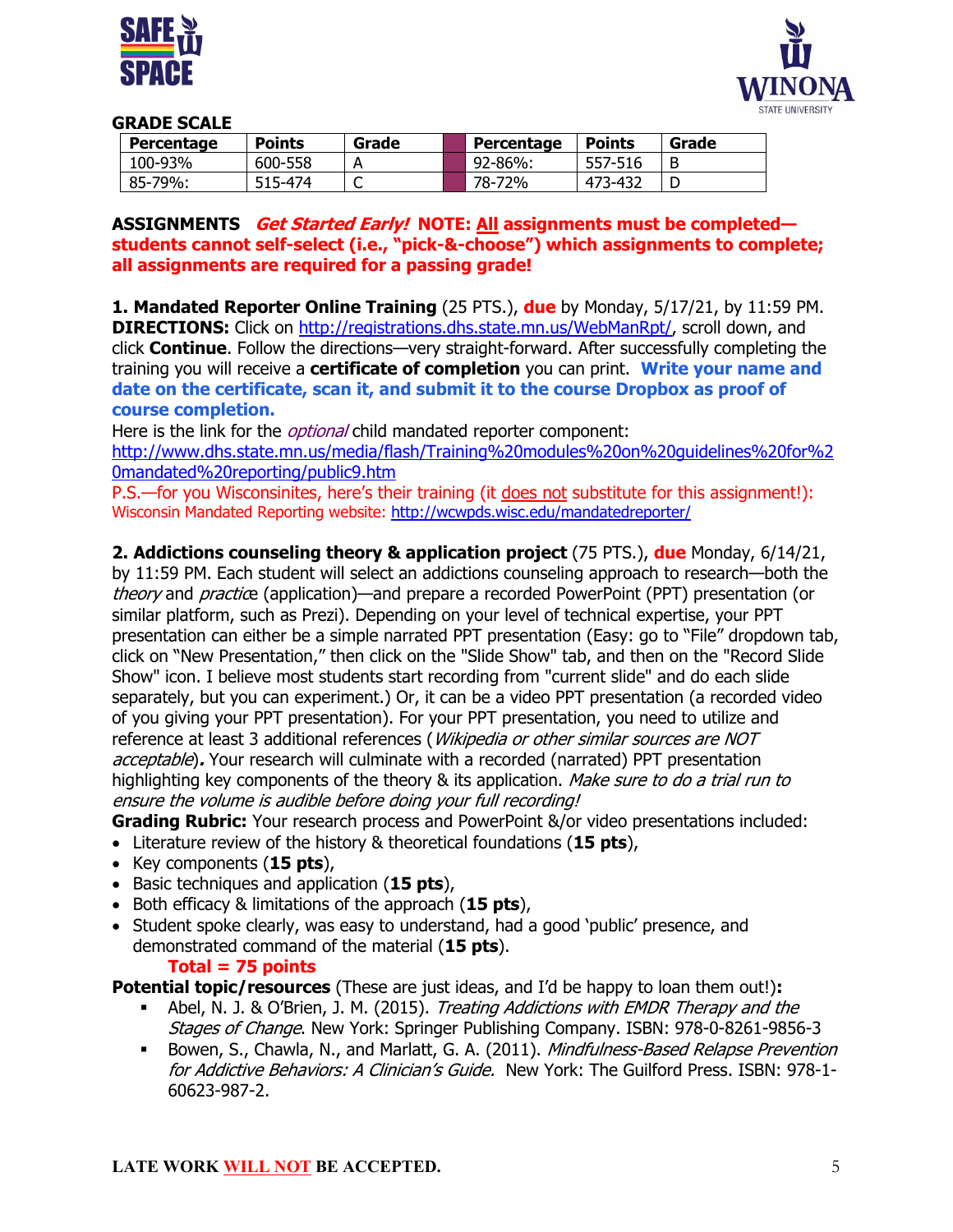



- <sup>■</sup> Hayes, S. C. & Levin, M. (2012). *Mindfulness and Acceptance for Addictive Behaviors:* Applying Contextual CBT to Substance Abuse and Behavioral Addictions. Oakland, CA: New Harbinger Publications, Inc. (Context Press). ISBN: 9781608822164
- <sup>■</sup> Jacobs-Stewart, T. (2010). *Mindfulness and the 12 Steps. Living Recovery in the Present* Moment. Center City, MN: Hazelden. ISBN: 978-1-59285-820-0
- **Levine, N. (2014).** *Refuge Recovery: A Buddhist Path to Recovering from Addiction.* New York: HarperCollins Publications. ISBN: 978-0-06-212284-1
- <sup>■</sup> Najavits, L. M. (2002). Seeking Safety: A Treatment Manual for PTSD and Substance Abuse. New York: The Guilford Press. ISBN: 1-57230-639-4.
- **Pederson, L. (2013). DBT Skills Training for Integrated Dual Disorder Treatment** Settings. Eau Claire, WI: Premier Publishing & Media. ISBN: 978-1-93612-832-7.
- **Tatarsky, A. (2002). Harm Reduction Psychotherapy: A New Treatment for Alcohol and** Drug Problems. Northvale, NJ: Jason Aronson, Inc. ISBN: 0-7657-0352-1
- Velasquez, M. M., Maurer, G. G., Crouch, C., & DiClemente, C. C. (2001). *Group* Treatment for Substance Abuse: A Stages-of-Change Therapy Manual. New York: The Guilford Press. ISBN: 1-57230-625-4.

**3. Field experience (virtual) and written report** (150 PTS.), **due** by Monday, 7/12/21, by 11:59 PM. Students are required to research—physical **or** virtual visit (e.g., website, Facebook, internet search, phone interviews, etc.) **two** addictions counseling agencies or facilities and compare and contrast them.

# **Grading Rubric:**

The report is to be a typed 8-10 pages in length (not including title or reference pages), full APA format, with at least 5 supporting references (*Wikipedia or other similar sources are NOT* acceptable)**,** which must include the following (**hint:** these might be your section headings; also, make sure to cover these questions in your interview):

**a. Start your paper off with a thorough description of both sites** – Names of sites, site addresses, phone numbers, emails and/or web page URLs, and names of key contact persons; history and overview of agencies/facilities. (**15 pts**)

# **Then, compare/contrast the:**

**(1)** Theoretical approaches utilized (e.g., 12-Step, CBT, eclectic, harm reduction, traumainformed, etc.) (**10 pts**);

**(2)** Clientele served (e.g., lower SES, criminal justice, LGBT, women, etc.) **and** diversity of clientele (**10 pts**);

- **(3)** Intensity of services (e.g., outpatient, intensive outpatient, inpatient) (**10 pts**);
- **(4)** Services offered (e.g., mental health, trauma, medical, etc.) (**10 pts**);

**(5)** Size and make-up of their staff—who do they employ?(e.g., LADCs, MH staff, social workers, peer recovery specialists/recovery technicians, etc.) (**10 pts**);

**(6)** Ancillary Services (e.g., continuing care programming, specialty programs, wrap-around services provided, how self-help groups and/or peer supports are utilized) (**10 pts**); and **(7)** Use of, or restriction of use of, medication-assisted therapies (**10 pts**).

- **b. Student integration** How counseling theories utilized by these agencies/facilities fit with student's personal addictions counseling theoretical orientation (**15 pts**)
- **c. Student site assessment** Student's assessment of the agencies/facilities strengths and growth areas (i.e., what do they do well, where they could improve) (**15 pts**)
- **d. Summary** Overall impressions (**15 pts**)

**e.** Overall writing (punctuation, spelling, grammar, etc.) & APA format compliance (**20 pts**) **Total = 150 points**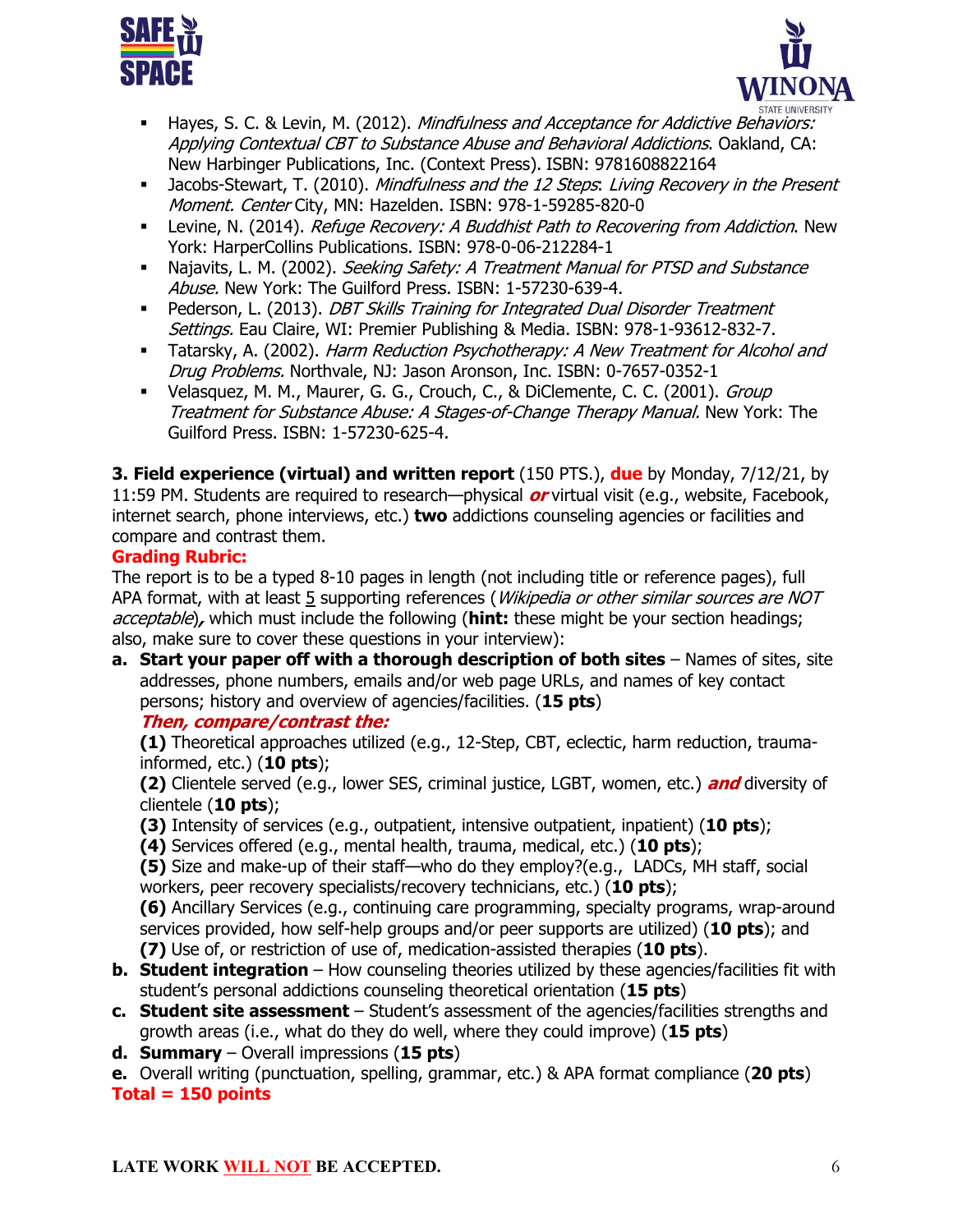



**4. Integrative personal theory & practice of addictions counseling paper** (150 PTS.), **due** Monday, 8/2/21, by 11:59 PM.

An assimilative integration approach outlines "a strong grounding in one system of psychotherapy and a willingness to select (assimilate) practices and views from other systems" (Jones-Smith, 2012, p. 610). For this assignment, you will develop an *Integrative Personal* Theory and Practice of Addictions Counseling Paper outlining your philosophical underpinning (e.g., abstinence-based, harm reduction, etc.), primary theoretical orientation(s) (e.g., cognitive-behavioral, 12-Step, motivational interviewing, contextual CBT/mindfulness-based, etc.), and the other models, theories, and/or approaches you will (or do) assimilate that compliment your primary approach and worldview**.**

This paper is to be written in APA style, 8-10 pages in length (no *abstract required; must* include title page and references, but these do not apply to page count), **5** supporting references (*Wikipedia or other similar sources are NOT acceptable)*, and must include the following headings in the text, although not necessarily in this order:

- **a. Introduction/overview** Include brief descriptions and review of the literature related to the theory(ies) or model(s) that serve as your personal philosophy of addictions counseling. (**15 pts**)
- **b. Efficacy of the theory in practice** Discuss current research findings and professional literature on the effectiveness of this and the complimentary theories, models, or approaches you plan on assimilating as they relate to and/or inform the practice of addictions counseling. (**15 pts**)
- **c. Group vs. individual approaches in addictions counseling –** Discuss the advantages/benefits/strengths and disadvantages/weaknesses/challenges associated with using these theoretical approaches *and* techniques in both group vs. individual addictions counseling. How will you integrate both individual and group therapy into your practice? (**15 pts**)
- **d. Student's perspective on how change occurs –** Discuss your personal perspective on how change occurs in addictions counseling, including insight- vs. action-oriented (intrinsic vs. extrinsic) counseling approaches in addictions counseling. Answer the basic question: Where does change begin (inside out or outside in) in addictions counseling? (**15 pts**)
- **e. Practice techniques –** Discuss the specific techniques associated you're your personal theory of addictions counseling along with indicators of successful application of the theories and techniques. (**15 pts**)
- **f. Why a personal theory of addictions counseling is important –** Discuss the role a personal theory of addictions counseling plays in the day-to-day work of an addictions counselor. (**15 pts**)
- **g. Integrating addictions counseling and mental health counseling –** Compare and contrast your theoretical approach to addictions counseling with traditional mental health counseling. How does your personal theoretical approach to addictions counseling integrate with mental health counseling? What other programs (e.g., trauma, chronic pain, primary prevention, yoga, etc.,) would you like to integrate into your addictions counseling practice? (**15 pts**)
- **h. Multiculturalism & diversity –** Discuss your perspectives on diversity and multiculturalism, and how you will integrate this into your practice. Which culturally-specific population(s) might you consider specialize in? (**15 pts**)
- **i. Summary –** Include a synthesis of the topics you discussed in your paper. (**15 pts**)
- **j.** Overall writing (punctuation, spelling, grammar, etc.) & APA format compliance (**15 pts**) **TOTAL = 150 points**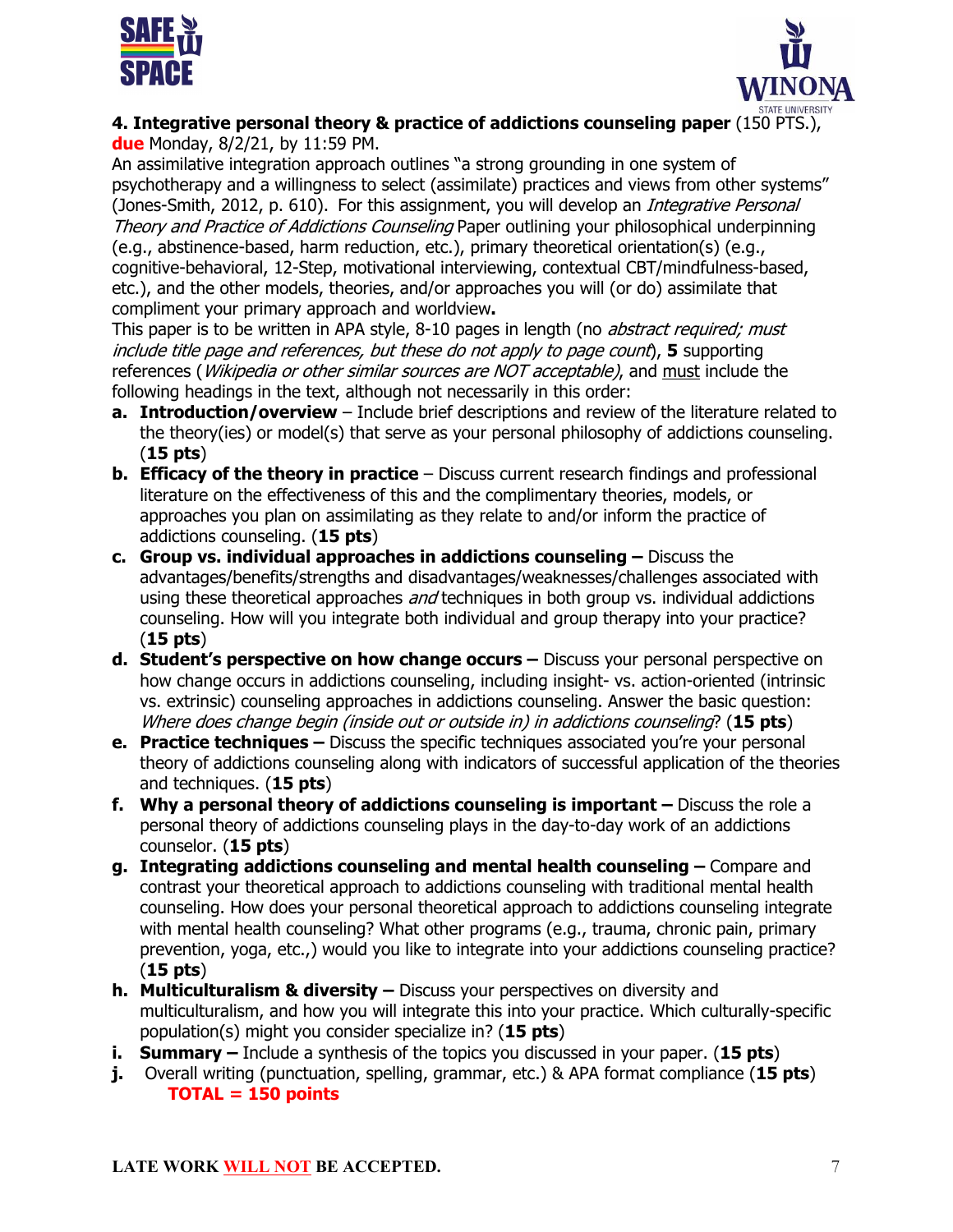



# **APPENDIX A: STUDENT NOTICES**

## **WSU CED PROGRAM HANDBOOK**

The Counselor Education Department **Program Handbook** is intended to serve as a basic reference and program guide to Counselor Education Department students throughout their program of study from the time of their application for admission to the program through their program completion. There is a link to the handbook on the left side of each ACCP course D2L site, as well as from the CED program site:

http://www.winona.edu/counseloreducation/Media/Program%20Handbook\_2016- 2017 Final.pdf

#### **POLICY ON LATE OR UNFINISHED ASSIGNMENTS**

Late work is not accepted except in extreme circumstances and with prior permission of instructor. **IMPORTANT:** A grade of Incomplete (I or IP) will not be awarded except under extraordinary circumstances such as prolonged illness. If such circumstances arise, it is the student's responsibility to notify the instructor immediately. Additionally, **all** assignments must be completed—students cannot self-select (i.e., "pick-&-choose") which assignments to complete; all assignments are required for a passing grade!

#### **DIVERSITY & RESPECT**

Please read WSU's commitment to diversity, Growing a Vibrant Community of Diverse Learners, including the *Inclusive Excellence Syllabus Statement*, at: http://www.winona.edu/diversity/estatement.asp

**Diversity Statement:** This is meant to be a safe, welcoming, and inclusive classroom environment for students of all races, ethnicities, sexual orientations, gender identities/ variances, ages, religions, economic classes, and ability statuses. As such, you will be encouraged and challenged to use language and basic counseling techniques that are respectful, inclusive, representative and culturally appropriate.

**Students with Disabilities Notice:** Students with documented disabilities who may need accommodations, who have any medical emergency information the instructor should know of, or who need special arrangements in the event of an evacuation, should make an appointment with the instructor as soon as possible, no later than the 1st week of the term.

**Communication:** Chapter 9: Policies & Procedures (p. 47), of the WSU Counselor Education Department's Program Handbook, states: "Students are required to activate their Winona State University email account and to check their email regularly." This is the primary mode of communication, as well as assignment feedback provided via D2L, and it the each student's responsibility to monitor their WSU email account daily. http://www.winona.edu/counseloreducation/media/program\_handbook\_final(2).pdf

**Confidentiality Notice:** As a reminder, all information concerning clients, supervisees, and classmates must be kept confidential. Confidentiality is a crucial element in the counseling profession and should also be upheld with clients, supervisees, and peers. Any discussion should be conducted in such a manner that persons are protected by the limits of confidentiality. Confidentiality will be broken if there is evidence that you have been or pose a potential danger to others or if you break ethical or legal standards as established by the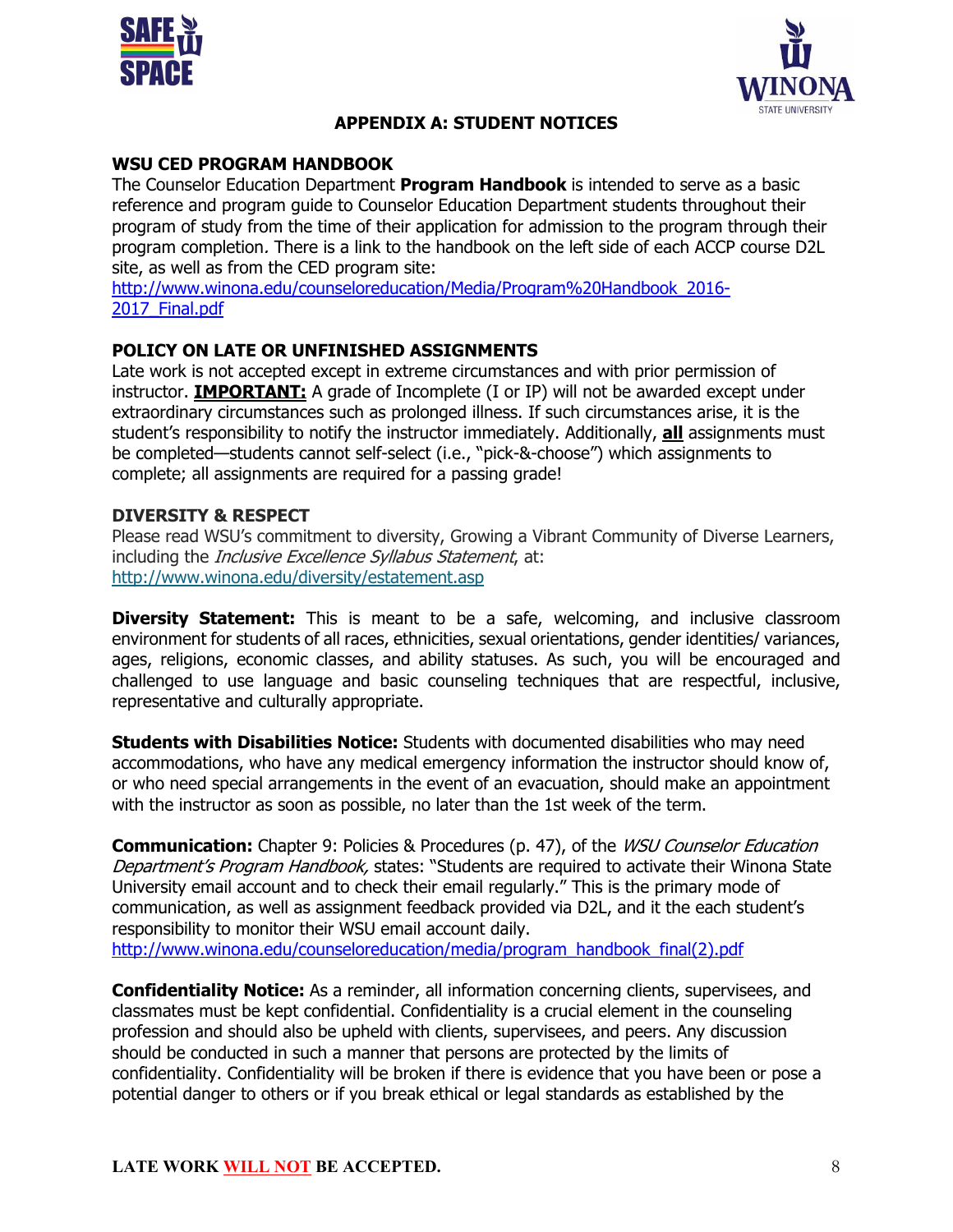



Counseling Profession. Be sure to respect confidentiality outside the class. Do not discuss classmates in public places where your conversation could be overheard. Do not discuss your classmates with persons outside the class such as spouses, family members, friends, etc.

# **ACADEMIC INTEGRITY POLICY**

Academic Integrity at Winona State University is based on honesty. The University requires that work produced by students represents their personal efforts and requires that they properly acknowledge the intellectual contributions of others. WSU students are required to adhere to the University's standards of academic integrity, available at: http://www.winona.edu/sld/academicintegrity.asp

**Academic Dishonesty:** Academic dishonesty is a basis for disciplinary action. Academic dishonesty includes, but is not limited to, activities such as cheating, using or purchasing "ghost-written" papers, and plagiarism (presenting as one's own the intellectual or creative accomplishments of another without giving credit to the source[s]). The faculty member, in whose course or under whose tutelage an act of academic dishonesty occurs, has the option of failing the students for the academic hours in question and may refer the case to other academic personnel for further action. Penalties for academic dishonesty may include expulsion from the university.

# **Counselor Education Department Campus Resources:**

- Winona Campus: Nadia Miranda, Gildemeister Hall 132, (507) 457-5335, Nmiranda@winona.edu
- Rochester Campus: Sue Parks, Room EA 201, (507) 285-7488 Sparks@winona.edu

#### **Graduate Studies Office:**

• Patricia Cichosz, Office Manager pcichosz@winona.edu 5038,
507-457-5571 (fax)

#### **Other:**

**Advising, Career, Tutoring and Access Services** are all part of the Warrior Success Center. The mission of the Warrior Success Center (WSC) is to serve Winona State University students by providing free and accessible services and resources for student success.

If you have a documented disability that requires accommodation, please let me know as soon as possible. For the WSU Accessibility Policies:

http://www.winona.edu/accessservices/gettingstarted.asp

You can also contact Access Services.

- **Access Services**, Maxwell Hall 314, 507-457-5878. http://www.winona.edu/accessservices/
- **Advising Services**, Maxwell 314, 457-5878 http://www.winona.edu/advising/
- **Alex Hines, Director of Inclusion & Diversity,** AHines@winona.edu
- **Career Services**, Maxwell Hall 314, 507-457-5878 http://www.winona.edu/career/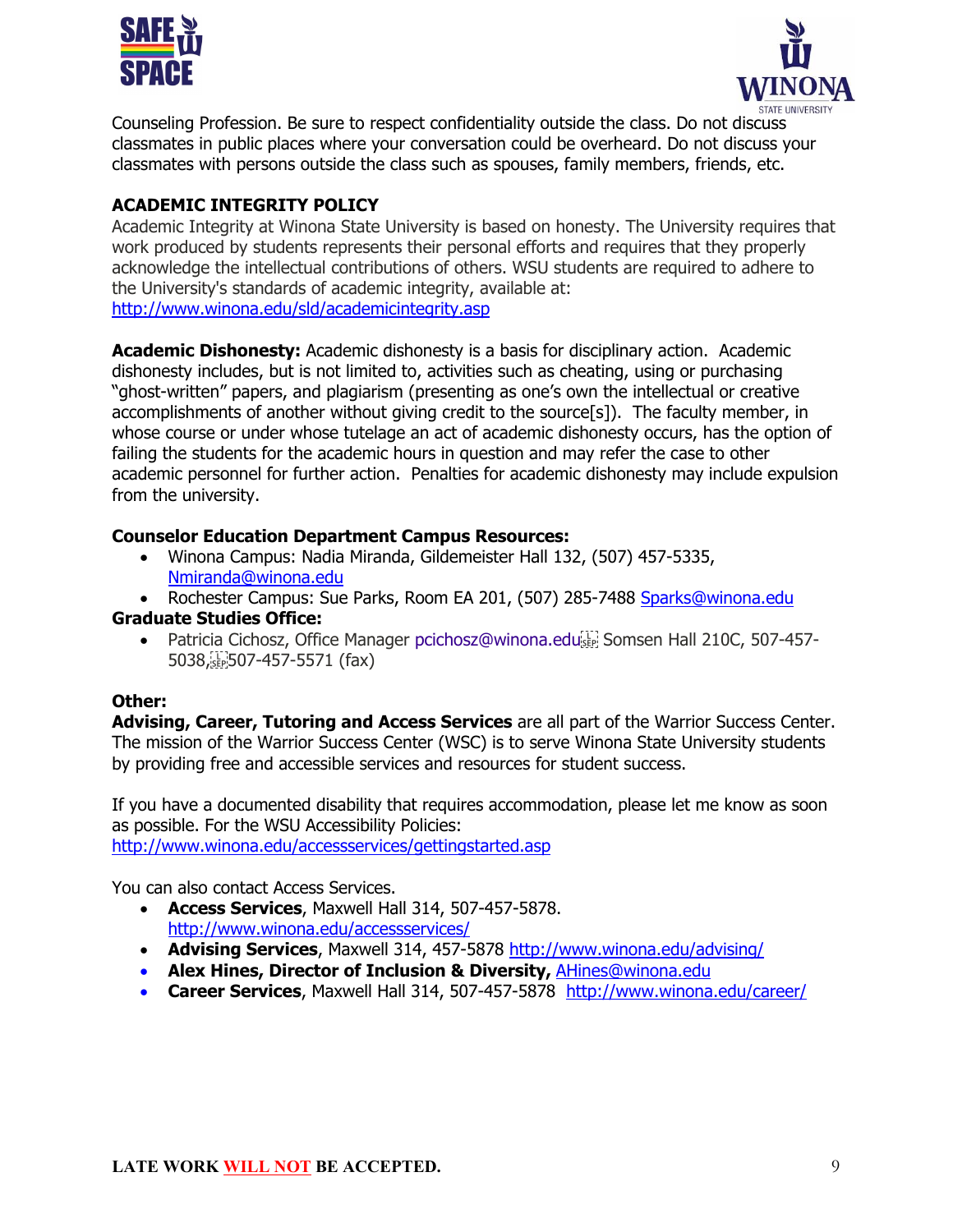



- **Counseling & Wellness Services,** Integrated Wellness Complex 222, 507-457-5330 http://www.winona.edu/counselingservices/
- **Dr. Dan Linton, LGBT Advocate,** PAC 207 DLinton@winona.edu
- **Full Spectrum Gender & Sexuality Alliance**, fullspectrum@winona.edu https://www.facebook.com/WinonaGLBTA?fref=nf
- **Inclusion and Diversity Office**, Kryzsko Commons Room 236, 457- 5595 http://www.winona.edu/inclusion-diversity/
- **Knowledge, Empowerment, Advocacy, and Pluralism (KEAP) Diversity Resource Center,** Kryzsko Commons Room 162, keapstudent@winona.edu
- **Student Support Services** (Winona), Krueger Library 219, 507-457-5465 www.winona.edu/studentsupportservices/
- **Student & Campus Services** (Rochester), UCR Room SS 128, 507-285-7100, rochss@winona.edu, www.winona.edu/rochester
- **TRiO Student Support Services**, Library 219, 507-457-5465 http://www.winona.edu/studentsupportservices/
- **Tutoring**, Library 220, 507-457-5878 http://www.winona.edu/tutoring/
- **University Center Rochester Counseling Center,** SS 133, 507-285-7260 www.rctc.edu/counseling\_career\_center
- **University Center Rochester Learning Center,** 3rd floor Atrium Area**,** 507-285-7182 www.roch.edu/learningcenter
- **Writing Center,** Minné Hall 348, 507-457-5505 http://www.winona.edu/writingcenter/

# **For additional information see:**

- WSU Counselor Education Program Student Handbook http://catalog.winona.edu/index.php?catoid=11
- WSU Graduate Catalog 2014-2015 at: http://catalog.winona.edu/index.php?catoid=11
- WSU Summer 2015 Academic Calendar at: http://www.winona.edu/calendars/Media/20161\_SUMMER\_2015\_Academic\_Calendar.pdf

# **Resources for APA style:**

- The Basics of APA a video tutorial, distinguishing key information in manual: http://www.apastyle.org/learn/tutorials/basics-tutorial.aspx
- The Online Writing Lab (OWL) at Purdue presents with an easily accessible list of information about specific topics (e.g., referencing books, headings) and a sample APA Paper: https://owl.english.purdue.edu/owl/resource/560/01/
- Citation Management suggestions, including information about Refworks, and suggestions for the Reference Page: https://www.library.cornell.edu/research/citation/apa
- APA Citation Style Guidelines: http://www.cengage.com/resource\_uploads/downloads/0495799661\_216547.pdf
- Well-organized resource for specific APA style issues, including an APA style podcast, and a downloadable APA overview: http://writing.wisc.edu/Handbook/DocAPA.html and
- https://owl.english.purdue.edu/owl/resource/664/01/
- APA Crib Sheet, 6th ed.: http://www.csus.edu/indiv/s/stonerm/APA%20Crib%20Sheet.pdf and http://www.tandf.co.uk/journals/authors/style/reference/tf\_a.pdf